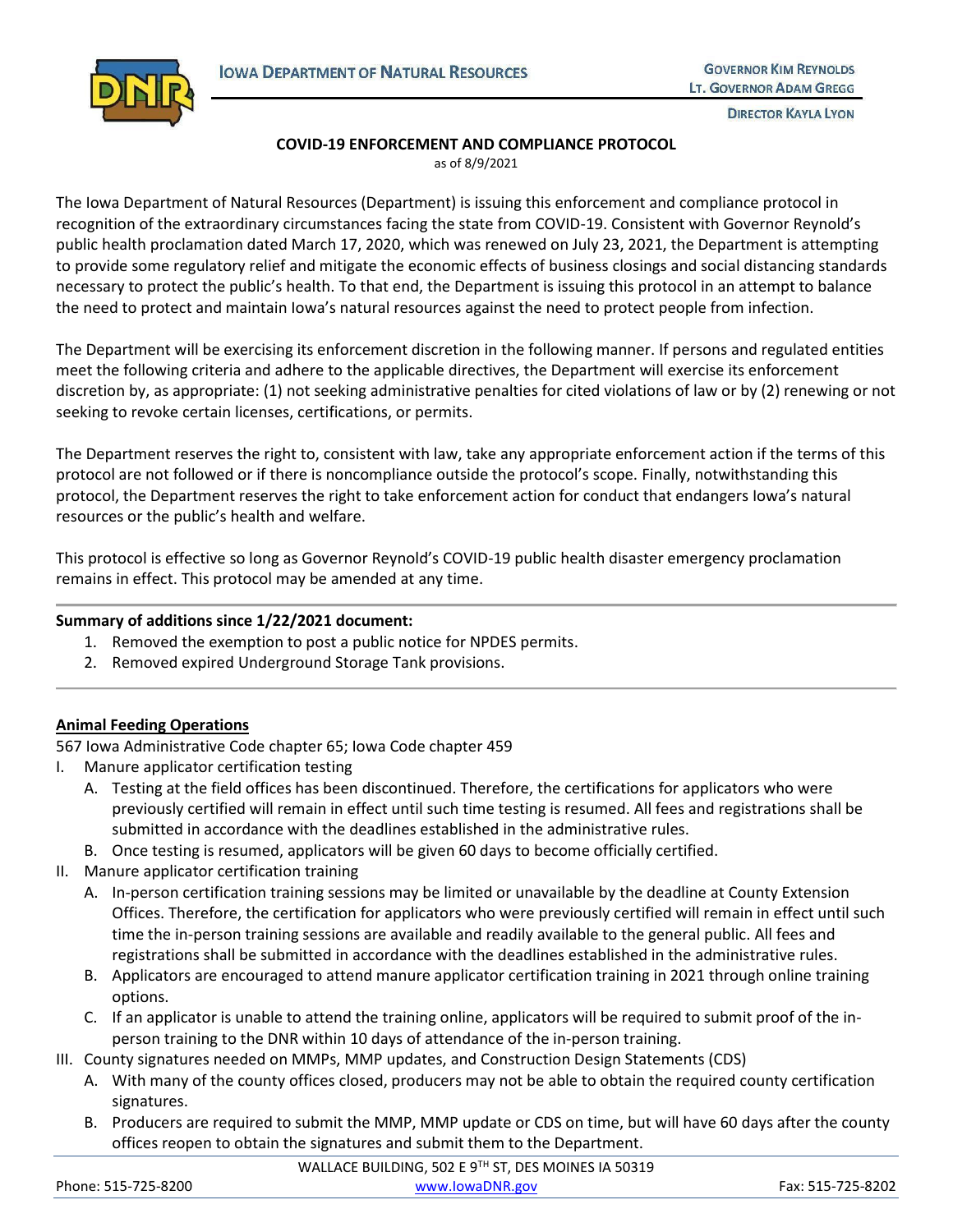- C. Producers are encouraged to submit MMP updates through the eMMP program.
- IV. Questions to Kelli Book at 515-210-3408, [kelli.book@dnr.iowa.gov](mailto:kelli.book@dnr.iowa.gov)

# **Air Quality**

567 Iowa Administrative Code chapters 20 - 35; Iowa Code chapter 455B, Division II, Part I

- I. Construction Permits
	- A. Wet ink signatures will not be required on any of the following:
		- 1. Construction permit applications
		- 2. EASY Air Electronic Subscriber Agreement for EASY Air
	- B. In lieu of meeting the requirement to obtain or modify air quality construction permits prior to construction, facilities that manufacture alcohol for its use as an antiseptic agent for the Public Health Emergency (COVID-19) will be required to notify the Bureau (Brian Hutchins, 515-725-9550 or [Brian.Hutchins@dnr.iowa.gov\)](mailto:Brian.Hutchins@dnr.iowa.gov) prior to constructing, or modifying equipment or methods of operation. Following notification, the requirement to obtain or modify air quality construction permits for this purpose will be delayed until 45 days after the expiration of this protocol.
	- C. Other questions can be directed to Sarah Piziali at 515-725-9549, [sarah.piziali@dnr.iowa.gov](mailto:sarah.piziali@dnr.iowa.gov)
- II. Title V Operating Permits & Emissions Inventories
	- A. Wet signatures will not be required on any of the following:
		- 1. Title V applications
		- 2. SLEIS application forms
		- 3. EASY Air Electronic Subscriber Agreement for EASY Air
		- 4. Title V Compliance documents (semi-annual monitoring reports and annual compliance certifications).
	- B. Questions may be directed to Chris Kjellmark at 515-725-9537[, chris.kjellmark@dnr.iowa.gov](mailto:chris.kjellmark@dnr.iowa.gov)

# **Storm Water**

567 Iowa Administrative Code chapter 64; Iowa Code chapter 455B, Division III, Part I

I. MS4 Permit

- A. Permit condition requires permittee to conduct quarterly inspections. Interruptions in staffing at municipalities/universities due to the COVID-19 may result in these inspections not being completed timely. Such facilities are directed to mitigate any environmental impacts during this time, and to resume monitoring / sampling immediately upon staffing availability. Notify the Department upon resumed monitoring / sampling.
- II. Questions to Ted Petersen at 515-725-0274, [ted.peterson@dnr.iowa.gov](mailto:ted.peterson@dnr.iowa.gov)

# **Wastewater**

567 Iowa Administrative Code chapter 64; Iowa Code chapter 455B, Division III, Part I

- I. Monitoring
	- A. Permit conditions require Discharge Monitoring Report / self-monitoring at an expected frequency. Interruptions in staffing or restricted access to a facility due to the COVID-19 may result in these activities not being completed timely. Contact the DNR Field Office (FO) for consultation if flexibility is needed to meet the NPDES permit conditions (i.e. monitoring requirements, reporting requirements, operating conditions, and limited laboratory capacity).
- II. Op Cert Compliance plan
	- A. If a facility's compliance plan includes a set date that is now not achievable due to a postponed test, the plan will be revised with a proposed date of "as soon as testing resumes."
- III. Questions on I or II to Ted Petersen at 515-725-0274, [ted.petersen@dnr.iowa.gov](mailto:ted.petersen@dnr.iowa.gov)

# **Water Supply**

567 Iowa Administrative Code chapters 42, 43, and 81; Iowa Code chapter 455B, Division III, Part I

- I. These are the specific areas in Water Supply that may be affected by noncompliance.
	- A. Health-based drinking water standards must be met at all times. Contact the DNR Field Office (FO) for consultation if flexibility is needed to meet the water supply operation permit conditions (i.e., monitoring requirements, operating conditions, corrective action delays, and limited laboratory capacity).